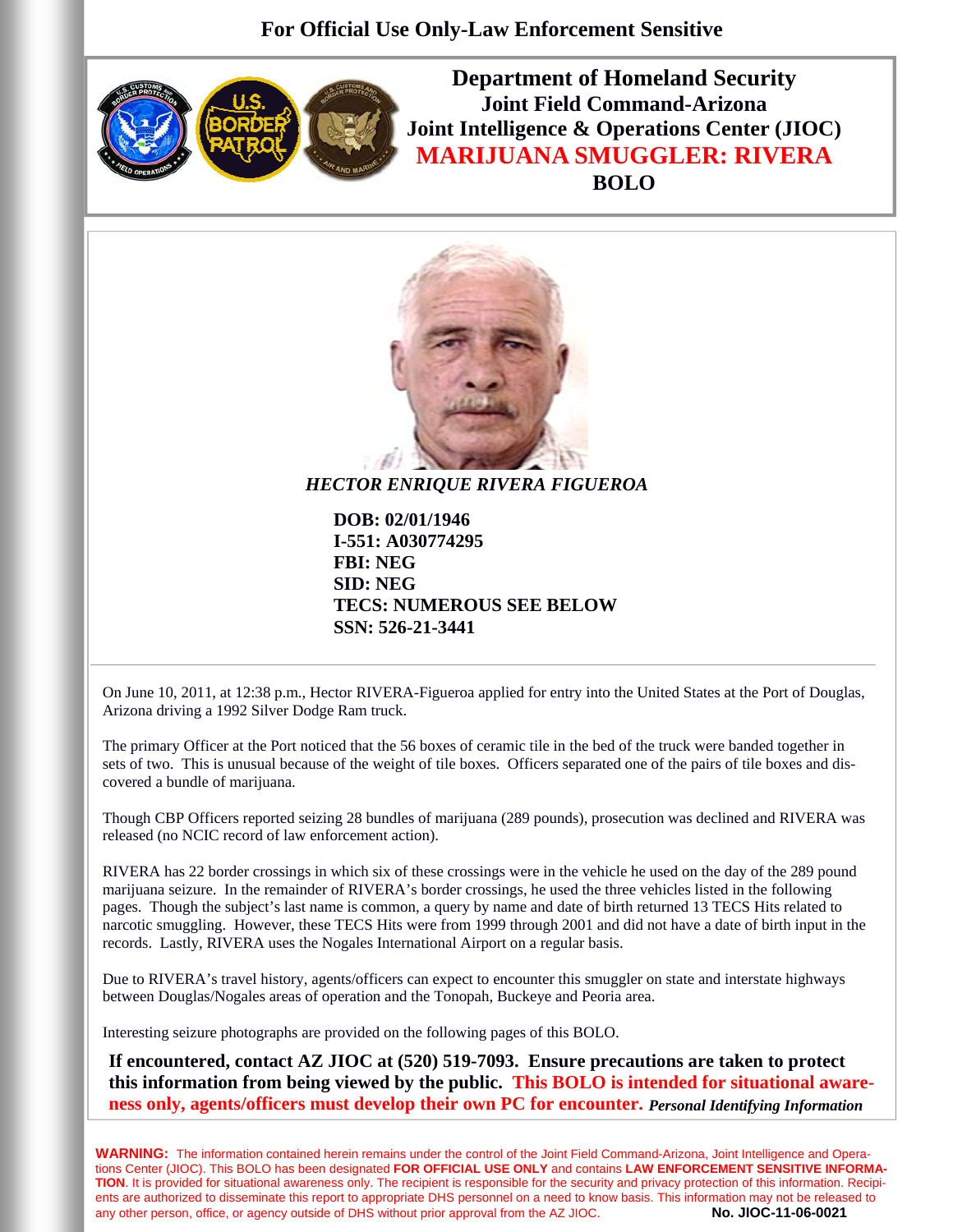

 **Department of Homeland Security Joint Field Command-Arizona Joint Intelligence & Operations Center (JIOC) MARIJUANA SMUGGLER: RIVERA BOLO** 

**Subject has lived in numerous places within the general area depicted in the map below.** 



**Vehicle descriptions and photographs on the following page.** 

*Personal Identifying Information*  **ness only, agents/officers must develop their own PC for encounter. If encountered, contact AZ JIOC at (520) 519-7093. Ensure precautions are taken to protect this information from being viewed by the public. This BOLO is intended for situational aware-**

**WARNING:** The information contained herein remains under the control of the Joint Field Command-Arizona, Joint Intelligence and Operations Center (JIOC). This BOLO has been designated **FOR OFFICIAL USE ONLY** and contains **LAW ENFORCEMENT SENSITIVE INFORMA-TION**. It is provided for situational awareness only. The recipient is responsible for the security and privacy protection of this information. Recipients are authorized to disseminate this report to appropriate DHS personnel on a need to know basis. This information may not be released to any other person, office, or agency outside of DHS without prior approval from th any other person, office, or agency outside of DHS without prior approval from the AZ JIOC.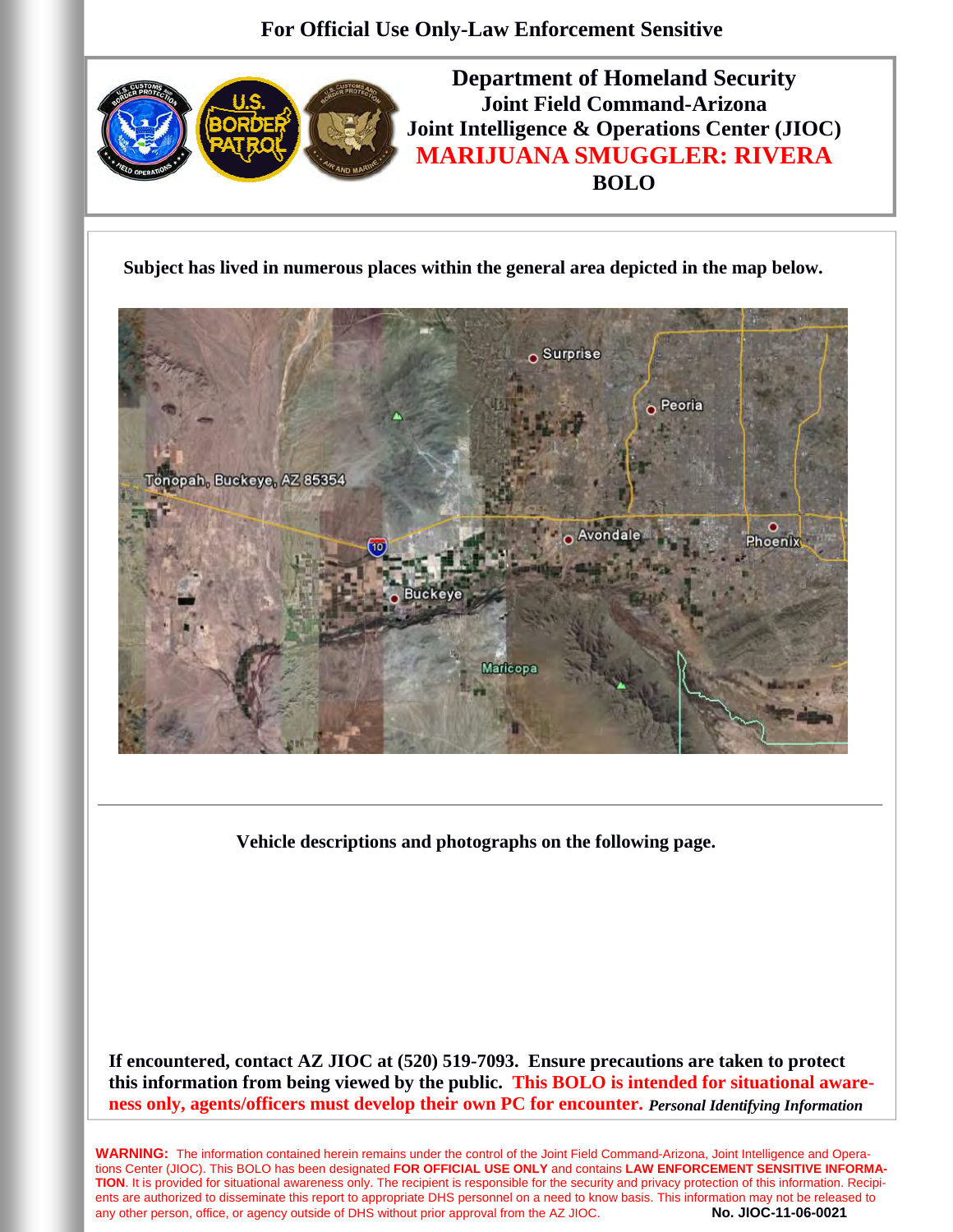

 **Department of Homeland Security Joint Field Command-Arizona Joint Intelligence & Operations Center (JIOC) MARIJUANA SMUGGLER: RIVERA BOLO** 



*NOT ACTUAL VEHICLE NOT ACTUAL VEHICLE* 

**1999 FORD F150 AZ ALS9183 (US) 1FTRX17W7XKB27376 RO: RIVERA** 



**2002 BUICK RCX AZ 525XRS (US) 3G5DA03E42S504690 RO: RIVERA** 



*NOT ACTUAL VEHICLE* 

**2006 NISS TITA AZ AEC2250 (US) 1N6AA06A36N522048 RO: RIVERA** 

**Seizure Photographs on Following Page** 

*Personal Identifying Information*  **ness only, agents/officers must develop their own PC for encounter. If encountered, contact AZ JIOC at (520) 519-7093. Ensure precautions are taken to protect this information from being viewed by the public. This BOLO is intended for situational aware-**

**WARNING:** The information contained herein remains under the control of the Joint Field Command-Arizona, Joint Intelligence and Operations Center (JIOC). This BOLO has been designated **FOR OFFICIAL USE ONLY** and contains **LAW ENFORCEMENT SENSITIVE INFORMA-TION**. It is provided for situational awareness only. The recipient is responsible for the security and privacy protection of this information. Recipients are authorized to disseminate this report to appropriate DHS personnel on a need to know basis. This information may not be released to any other person, office, or agency outside of DHS without prior approval from th any other person, office, or agency outside of DHS without prior approval from the AZ JIOC.